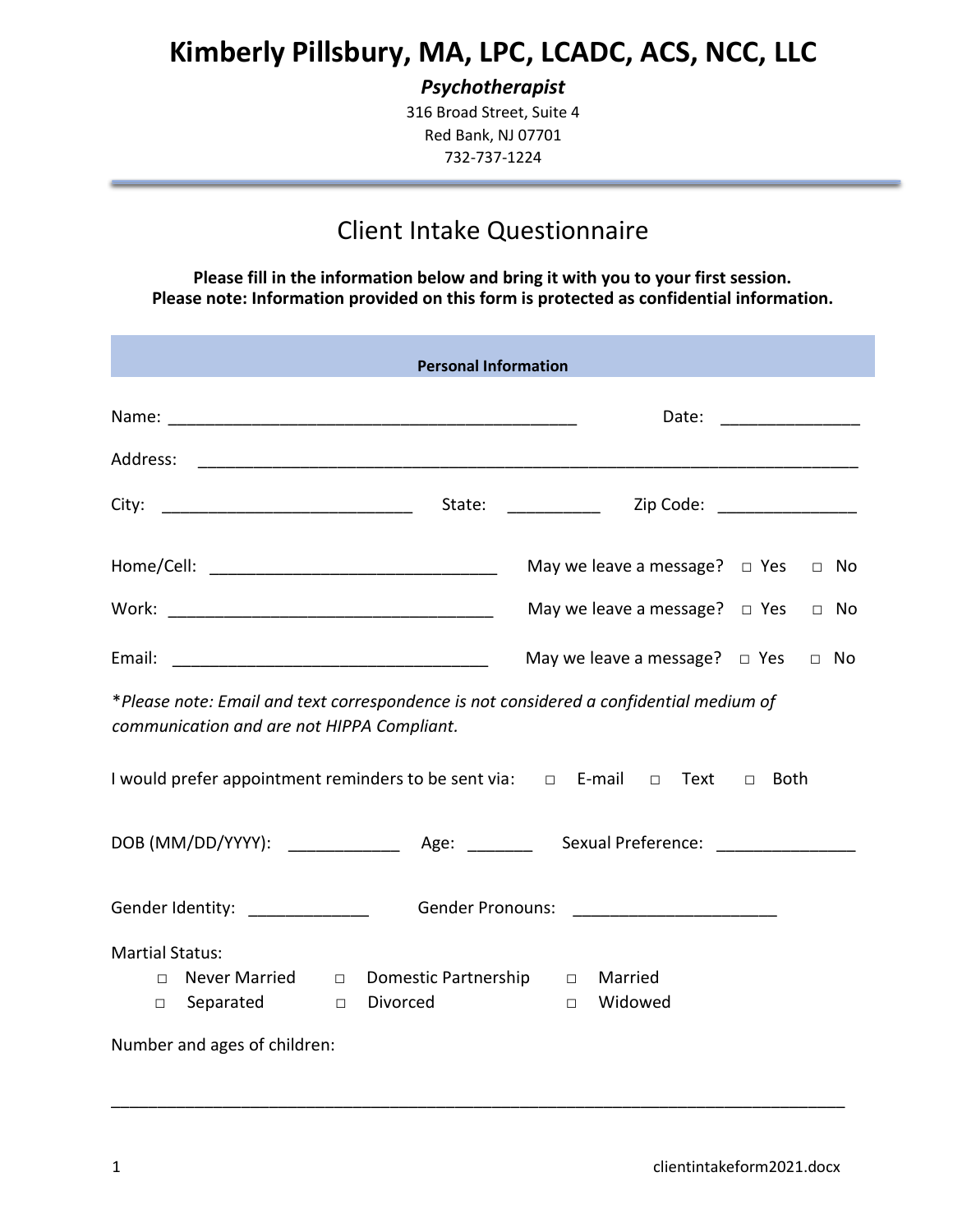| Relationship to client:<br>Emergency Contact: ___________________________________                                           |  |  |  |  |  |
|-----------------------------------------------------------------------------------------------------------------------------|--|--|--|--|--|
| Emergency Contact Phone Number: _____________________                                                                       |  |  |  |  |  |
| Presenting problem and symptoms that brought you to counselor:                                                              |  |  |  |  |  |
| What significant life changes or stressful events have you experienced recently?                                            |  |  |  |  |  |
|                                                                                                                             |  |  |  |  |  |
| <b>History</b><br>$\mathcal{L}(\mathcal{L})$ and $\mathcal{L}(\mathcal{L})$ and $\mathcal{L}(\mathcal{L})$                  |  |  |  |  |  |
| History of eating disorders: $\Box$ Yes $\Box$ No                                                                           |  |  |  |  |  |
|                                                                                                                             |  |  |  |  |  |
| Have you Been Hospitalized in Last 2 years for Mental Health? $\Box$ Yes $\Box$<br>No                                       |  |  |  |  |  |
|                                                                                                                             |  |  |  |  |  |
| Have you previously received any type of mental health Out Patient Services (psychotherapy,<br>psychiatric services, etc.)? |  |  |  |  |  |
| No lf yes, list previous therapist/practitioner: _______________________________<br>$\Box$ Yes<br>$\qquad \Box$             |  |  |  |  |  |
| If yes, do you wish me to connect with therapist/practitioner? $\Box$ Yes $\Box$<br>No                                      |  |  |  |  |  |
| Are you currently taking any prescription medication? $\Box$ Yes $\Box$<br>No                                               |  |  |  |  |  |
|                                                                                                                             |  |  |  |  |  |
| Have you ever been prescribed psychiatric medication? $\Box$ Yes $\Box$<br>No                                               |  |  |  |  |  |
|                                                                                                                             |  |  |  |  |  |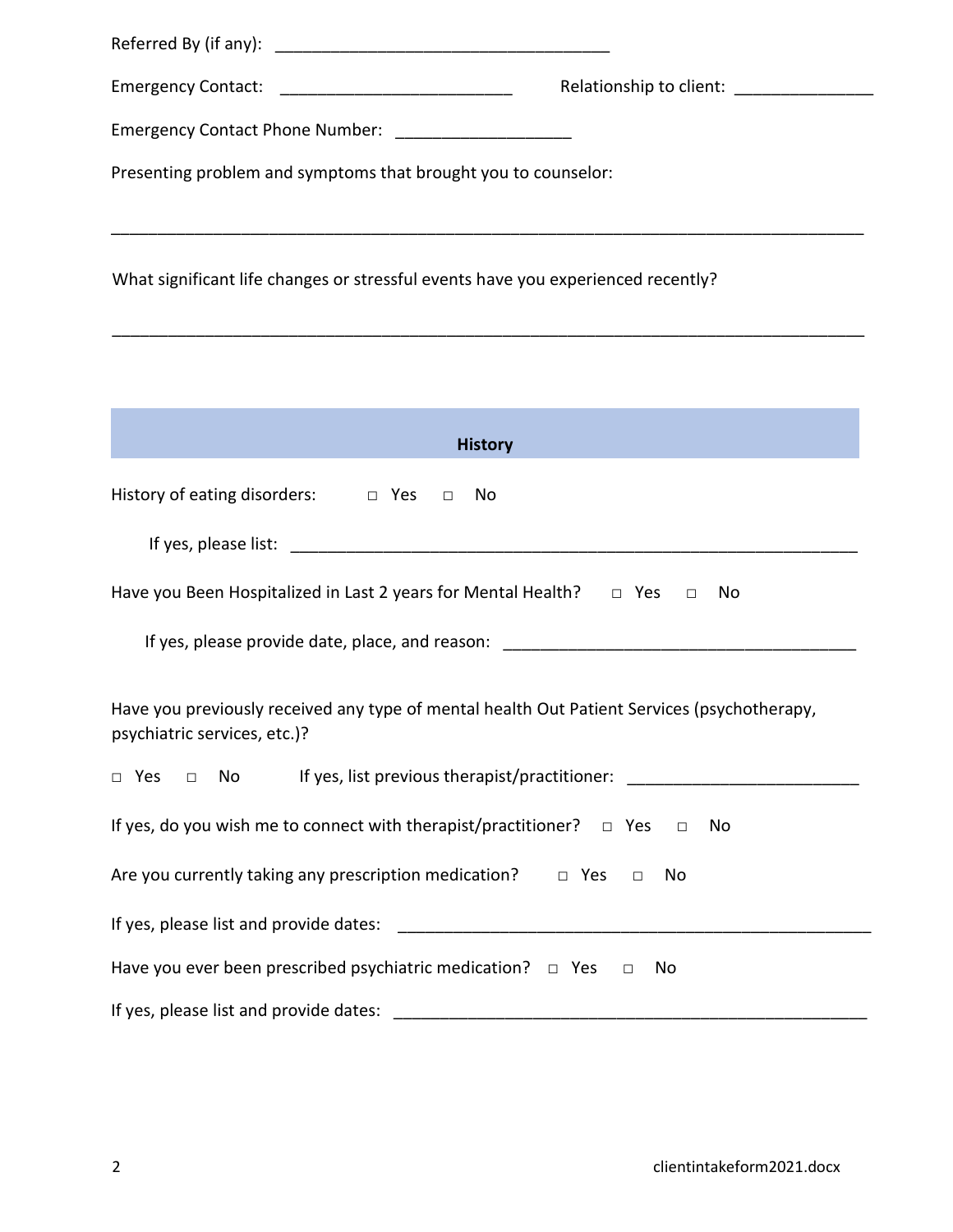| <b>Family History</b>                                                                                                              |  |  |  |  |
|------------------------------------------------------------------------------------------------------------------------------------|--|--|--|--|
| Number of siblings: ________                                                                                                       |  |  |  |  |
| Mother: $\Box$ Living $\Box$ Deceased $\Box$ I am her Caretaker<br>Father: $\Box$ Living $\Box$ Deceased $\Box$ I am his Caretaker |  |  |  |  |
| Parents are/were: $\Box$ Married $\Box$ Divorced $\Box$ Separated                                                                  |  |  |  |  |
| If parents divorced or separated, what age were you when it happened? __________                                                   |  |  |  |  |
| Do you have any step-parents? $\Box$ Yes $\Box$ No                                                                                 |  |  |  |  |
|                                                                                                                                    |  |  |  |  |
|                                                                                                                                    |  |  |  |  |
| <b>General and Mental Health Information</b>                                                                                       |  |  |  |  |
| How would you rate your current physical health?                                                                                   |  |  |  |  |
| $\Box$                                                                                                                             |  |  |  |  |
| Please list any specific health problems you are currently experiencing:                                                           |  |  |  |  |
|                                                                                                                                    |  |  |  |  |
| How would you rate your current sleeping habits?                                                                                   |  |  |  |  |
| □ Unsatisfactory<br>□ Satisfactory □ Good<br>$\Box$ Very good<br>Poor<br>$\Box$                                                    |  |  |  |  |
|                                                                                                                                    |  |  |  |  |
| Please list any specific symptoms, problems you are currently experiencing and indicate how long:                                  |  |  |  |  |
|                                                                                                                                    |  |  |  |  |
| How many times per week do you generally exercise?                                                                                 |  |  |  |  |
| What types of exercise do you participate in?                                                                                      |  |  |  |  |
|                                                                                                                                    |  |  |  |  |
| Please list any difficulties you experience with your appetite or eating problems:                                                 |  |  |  |  |

\_\_\_\_\_\_\_\_\_\_\_\_\_\_\_\_\_\_\_\_\_\_\_\_\_\_\_\_\_\_\_\_\_\_\_\_\_\_\_\_\_\_\_\_\_\_\_\_\_\_\_\_\_\_\_\_\_\_\_\_\_\_\_\_\_\_\_\_\_\_\_\_\_\_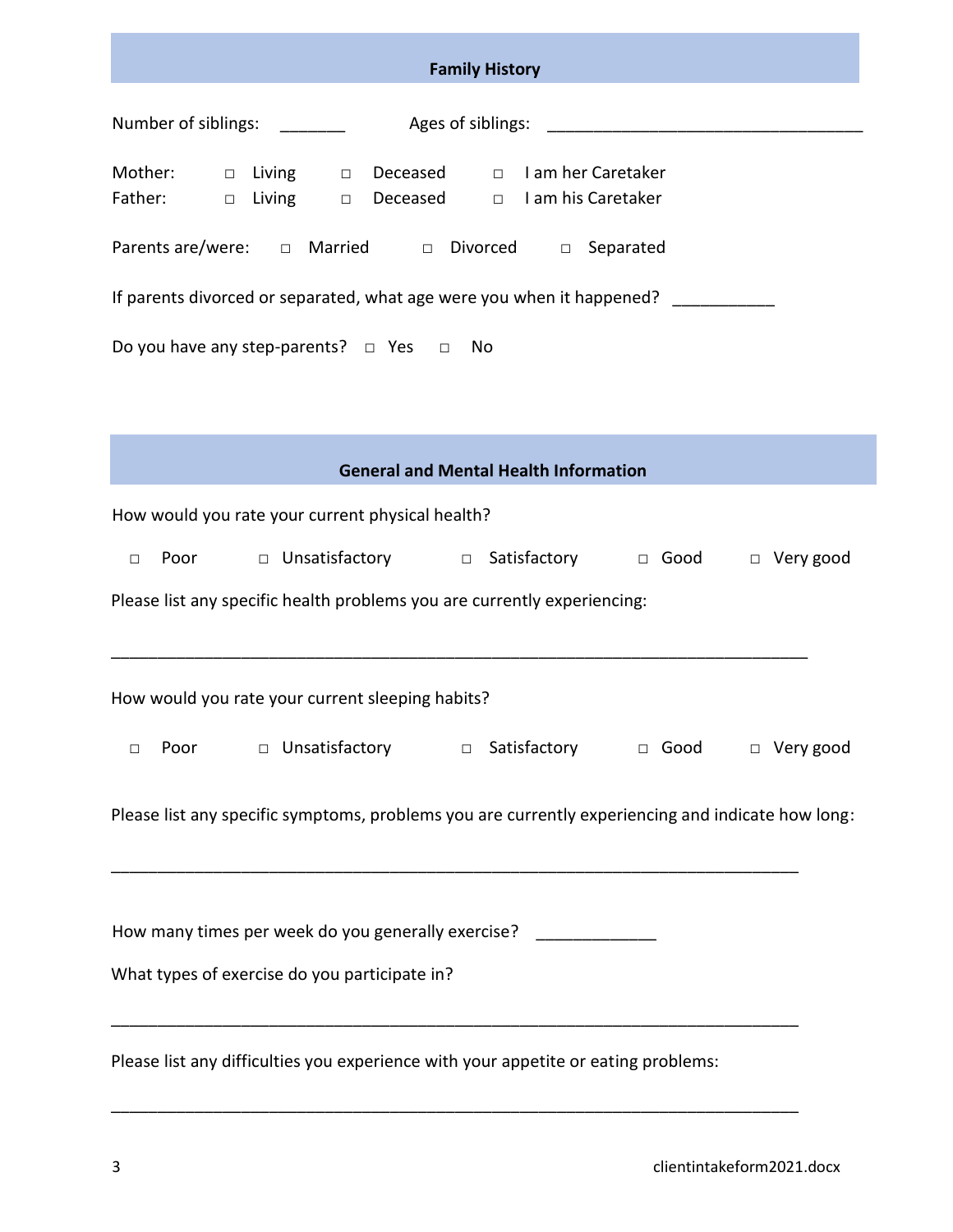| Are you currently experiencing overwhelming sadness, grief or depression? $\Box$ Yes<br>No<br>$\Box$       |
|------------------------------------------------------------------------------------------------------------|
| If yes, please explain, and for approximately how long? ________________________                           |
| Are you currently experiencing anxiety, panics attacks or have any phobias? $\Box$ Yes<br>No<br>$\Box$     |
| If yes, when did you begin experiencing this? __________________________________                           |
| Are you currently experiencing any chronic pain? $\Box$ Yes<br>No<br>$\Box$                                |
|                                                                                                            |
| Do you drink alcohol more than once a week? $\Box$ Yes<br>No<br>$\Box$                                     |
|                                                                                                            |
| How often do you engage in recreational drug use?                                                          |
| $\Box$ Daily $\Box$ Weekly $\Box$ Monthly $\Box$ Infrequently $\Box$ Never                                 |
| Have you ever had treatment either inpatient or outpatient for substance abuse? $\Box$ Yes<br>No<br>$\Box$ |
| If yes, Please provide dates, facility, and circumstance leading up to treatment:                          |
| Are you currently in a romantic relationship? $\Box$ Yes<br>No<br>$\Box$                                   |
| If so for how long? _____________________                                                                  |

On a scale of 1-10 (1 being poor & 10 being great), how would you rate your relationship? \_\_\_\_\_\_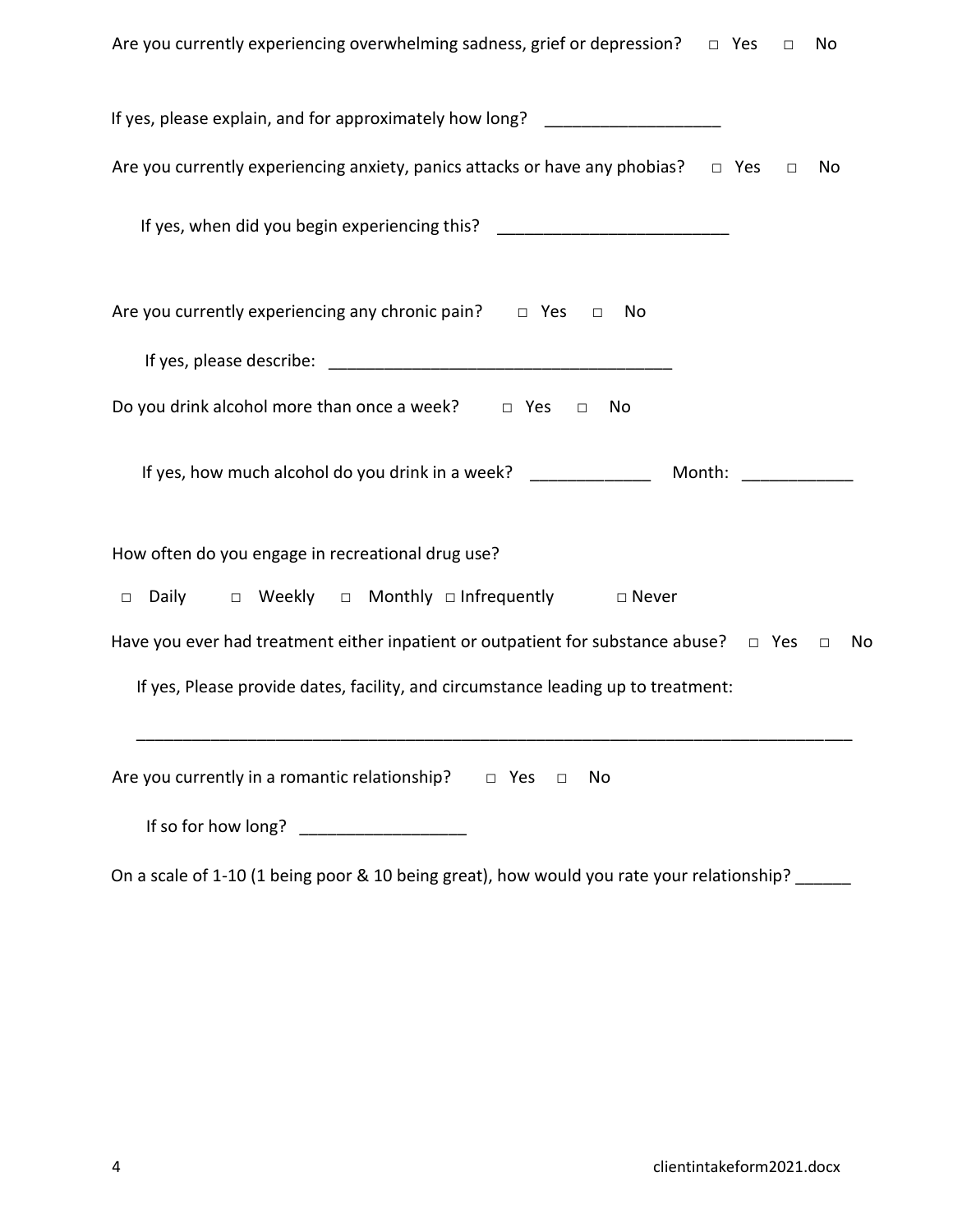#### **Personal Mental Health History**

In the section below identify if there is a personal history of any of the following:

| Alcohol/substance Abuse       | $\Box$ Yes    | $\Box$ | No |  |
|-------------------------------|---------------|--------|----|--|
| Anxiety                       | $\Box$ Yes    | $\Box$ | No |  |
| Depression                    | Yes<br>$\Box$ | $\Box$ | No |  |
| <b>Domestic Violence</b>      | Yes<br>$\Box$ | $\Box$ | No |  |
| <b>Bipolar Disorder</b>       | Yes<br>$\Box$ | $\Box$ | No |  |
| <b>Eating Disorders:</b>      | Yes<br>$\Box$ | $\Box$ | No |  |
| Obesity                       | Yes<br>$\Box$ | $\Box$ | No |  |
| Obsessive Compulsive Behavior | $\Box$ Yes    | $\Box$ | No |  |
|                               |               |        |    |  |
| Schizophrenia                 | Yes<br>$\Box$ | $\Box$ | No |  |
| Suicide Attempts              | Yes<br>$\Box$ | $\Box$ | No |  |

### Year started /Year Ended/Current

#### **Family Mental Health History**

In the section below, identify if there is a family history of any of the following. If yes, please indicate the family member's relationship to you in the space provided (e.g. father, grandmother, uncle, etc.)

|                         |                      |        |     | List Family Member |
|-------------------------|----------------------|--------|-----|--------------------|
| Alcohol/substance Abuse | □ Yes                | $\Box$ | No. |                    |
| Anxiety                 | $\Box$ Yes $\Box$ No |        |     |                    |
| Depression              | Yes<br>п             | П      | No  |                    |